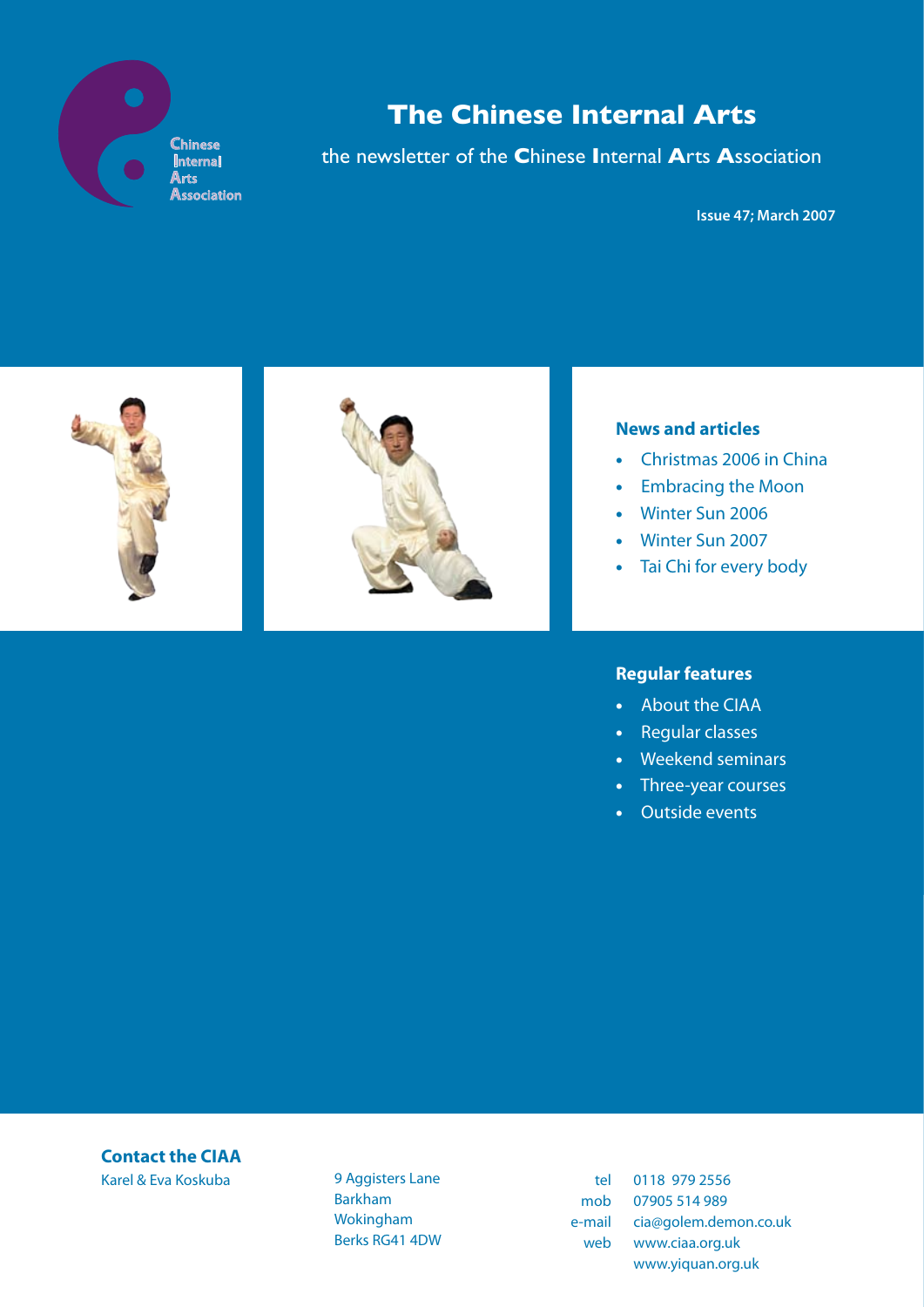the newsletter of the **C**hinese **I**nternal **A**rts **A**ssociation

#### **About the CIAA**

The Chinese Internal Arts Association promotes the Chinese Internal Arts of Taijiquan, Yiquan, Baguazhang, Xingyiquan and Qigong. Members receive several benefits:

- regular copies of the CIAA Newsletter
- discounts on Seminars
- discounts on Workshops and other similar events
- membership of the British Council for Chinese Martial Arts (the Sports Council Governing Body).

The annual membership fee is £35.



#### **Disclaimer**

Any material in this issue can be reproduced without permission, provided acknowledgement is made of the author and the Newsletter.

Please note that views expressed in the articles are those of the authors of the articles, and not necessarily those of the Editor of the Newsletter.

We welcome articles and letters to the Editor.

Please send all correspondence to the address on the cover.

**Robin Kinsman Editor Karel Koskuba Chief Instructor**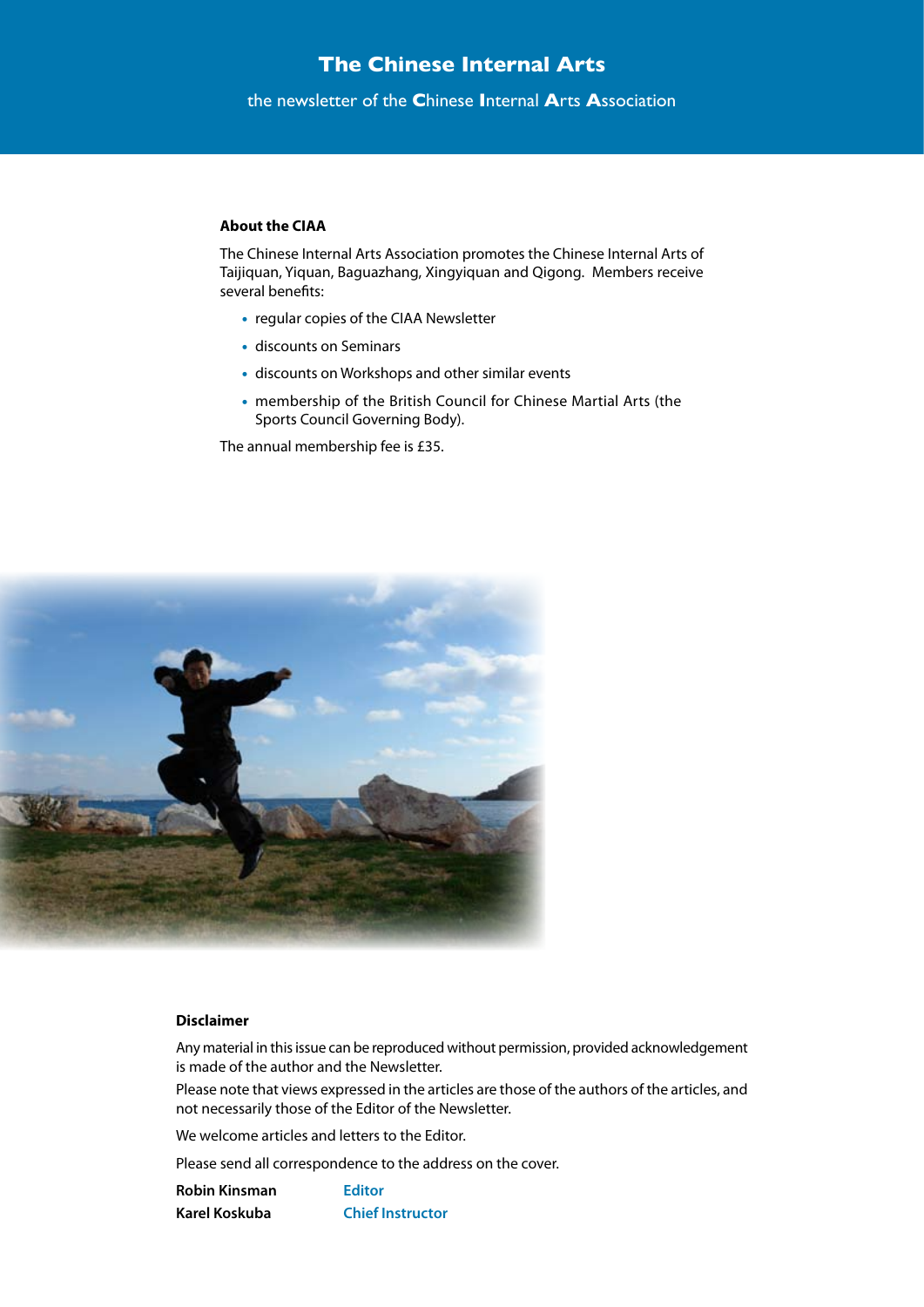#### the newsletter of the **C**hinese **I**nternal **A**rts **A**ssociation

## **Christmas in China**

I always have a feeling of excitement when travelling and this is especially true when visiting China. This is my second trip to Beijing, although December might not be the best time of year to go. Christmas has been embraced by the Chinese and decorations are up in almost every shop. It is all very festive. However, hearing *Silent Night* in the restaurant with a disco backing beat was a bit disconcerting.



*Master Du*

This visit was also my second time to train with Master Du Xian Ming in Tian Tan Park. It is one of the more popular ones in Beijing and many of the local people visit it early in the morning, before work, to exercise. So it is filled with people dancing, playing all sorts of games, just enjoying themselves or practising Taijiquan. On the east side of

the temple, several hundred people can be found singing popular songs with the passers-by joining in for a few verses. Chinese people are very friendly and many of them are happy to talk and share their time with you.

With the temperature varying from 3 to -4  $\degree$ C, it was going to be a little difficult to train with Master Du under four layers of clothing. In fact, the first day was cancelled as it was just too cold for everyone. Master Du is now nearly 90 and sits on the bench giving out words of wisdom and guidance. As befits a man of his years, he decides how and in what way he wants to answer your questions. For a man of his age, he is still very strong and likes to surprise you with sudden punch or kick.

I was also privileged to train with some of his students who have been with him for many years. It's an education to be uprooted by a gentleman in his 70's with the slightest of turns. It made me appreciate how much more I need to practice. One of the more memorable students is Sunny who is studying English which she wanted to practice on me. She also persuaded me to visit her English Language School at a nearby library and give a talk on Christmas. It was a bit of a challenge to explain some of our festive traditions such why we bring trees into the house at this time of year.

I am very lucky that my wife, Li Lu, can translate for me and my thanks go to her for braving the cold every morning in the park. If you ever get a chance to go to China, I would highly recommend it.

#### **Tom Sapsed**

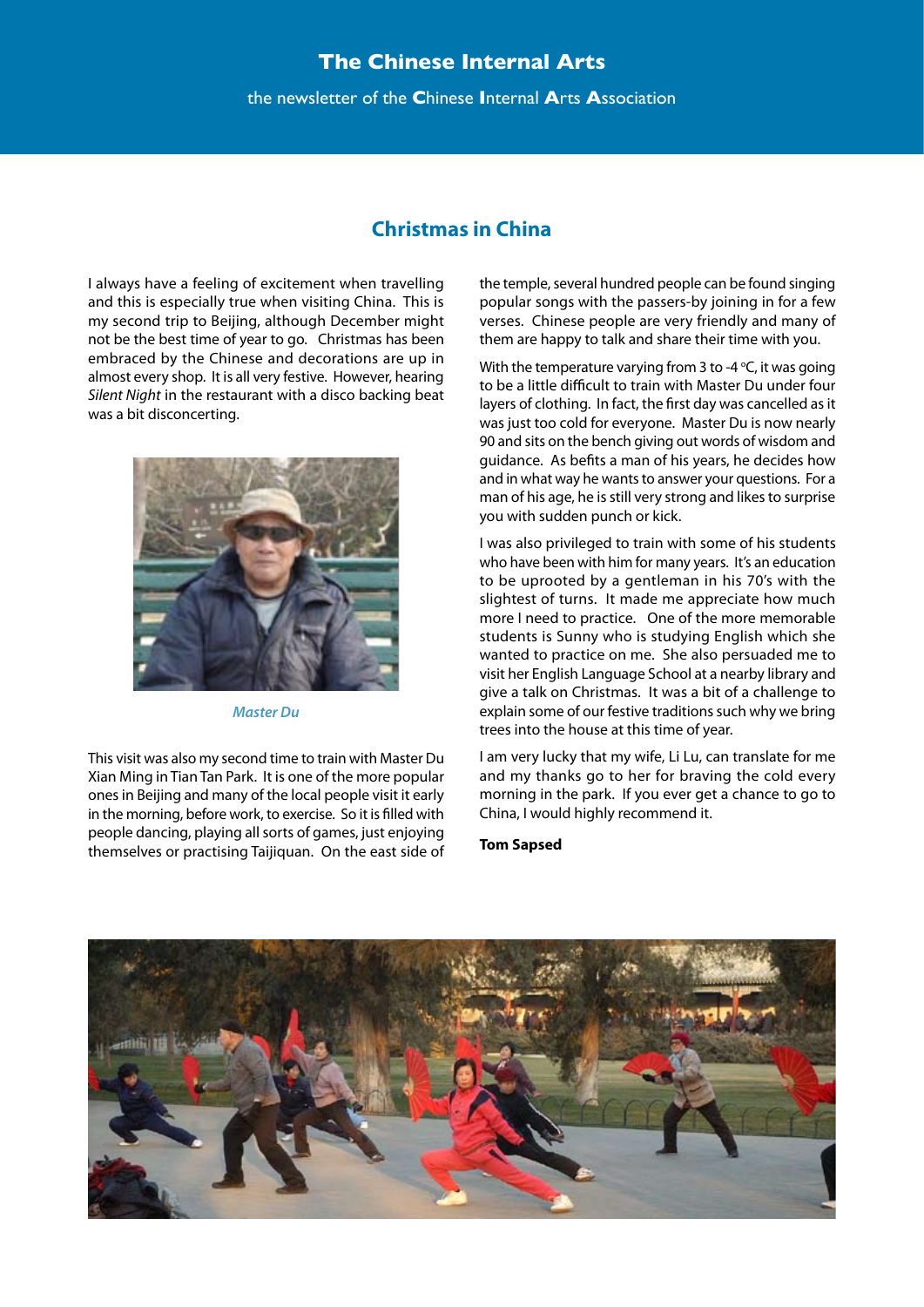the newsletter of the **C**hinese **I**nternal **A**rts **A**ssociation

# **Embracing the Moon with a Golden Rooster whilst standing on one leg (or something like that!)**

The first ever workshop of Eva's - Chen style Taiji Fan form took place on 27<sup>th</sup> and 28<sup>th</sup> January 2007. There were a good number of students; certainly enough to make the fan-cracking practice seem like standing on an artillery range. However, we all quickly realised that as satisfying as it was to crack your fan loudly, if we wanted to last the two days we would have to be a bit more judicious in our practice otherwise we'd end up with damaged wrists … and elbows … and shoulders.

We started with some warm-up exercises, particularly wrists, arms and shoulders, although not neglecting the body and legs and then moved into some exercises using the fan. I suspect that the moves that we first did may have appeared in the form later but I was concentrating so much on what was left, what was right – and even what was up and down – and where my fan was in all of this that I'm not able to even recall this exercise! As a fellow participant pointed out, it makes you realise what new students coming to their first taiji class probably feel like, which was a good lesson to learn.

However, with clear demonstrations from Eva, lots of repetitions and lots of support from those in the workshop who had done sabre and sword forms, we were, by the end of the day, able to do the first ten moves of the Fan Form. This meant we could perform moves such as the dramatic *Black Dragon Flicks its Tail* or the beautifully controlled *Three Circles round the Sun* to a more or less polished degree.



*Immortal points the way*

The second day followed a similar pattern, but we knew we had to learn fourteen moves in order to complete the form. We reprised the first ten moves and I was gratified to see how much of the previous day's workshop I had recalled. I did wonder whether we would complete the

form – I know it shouldn't matter, but it did – but rather miraculously an exercise which we had practised earlier in the day, became not one of the moves of the form, but three!. With *Golden Rooster Stands on One Leg*, *Yellow Eagle Swoops Down* and *Ancient Tree Wraps its Roots* under our belts, we moved into the final six moves, one of which, *White Crane Spreads its Wings* we had already learned earlier in the form.



*Golden eagle swoops down*

We did complete the form and the further sessions in March and June will help consolidate the moves I hope, as well as moving us forward. What amazed me, in hindsight, was how many ways you could hold the fan and how many things you could do with it. The form is lovely to do and I hope that at some point I will be able to execute it in a flowing fashion, but at the moment I guess, it's just one step at a time.

The workshop was fun, everyone was really friendly and ready to help out with moves, the teaching was excellent – perhaps the only thing to grumble about was the sore arms!

#### **Sonia Balmont**

#### Eva's comment:

Several students could not come to the January workshop due to prior commitments and so they have already booked for the next years' workshop in 2008 when I shall teach the whole form. However I have also organized two evenings (13<sup>th</sup> July and 14<sup>th</sup> September) where students can come and learn some of the movements from the form. I shall teach the basic skills how to hold, open and close the fan, quickly progressing to short sequences with steps. This can give you plenty of material to practice and improve.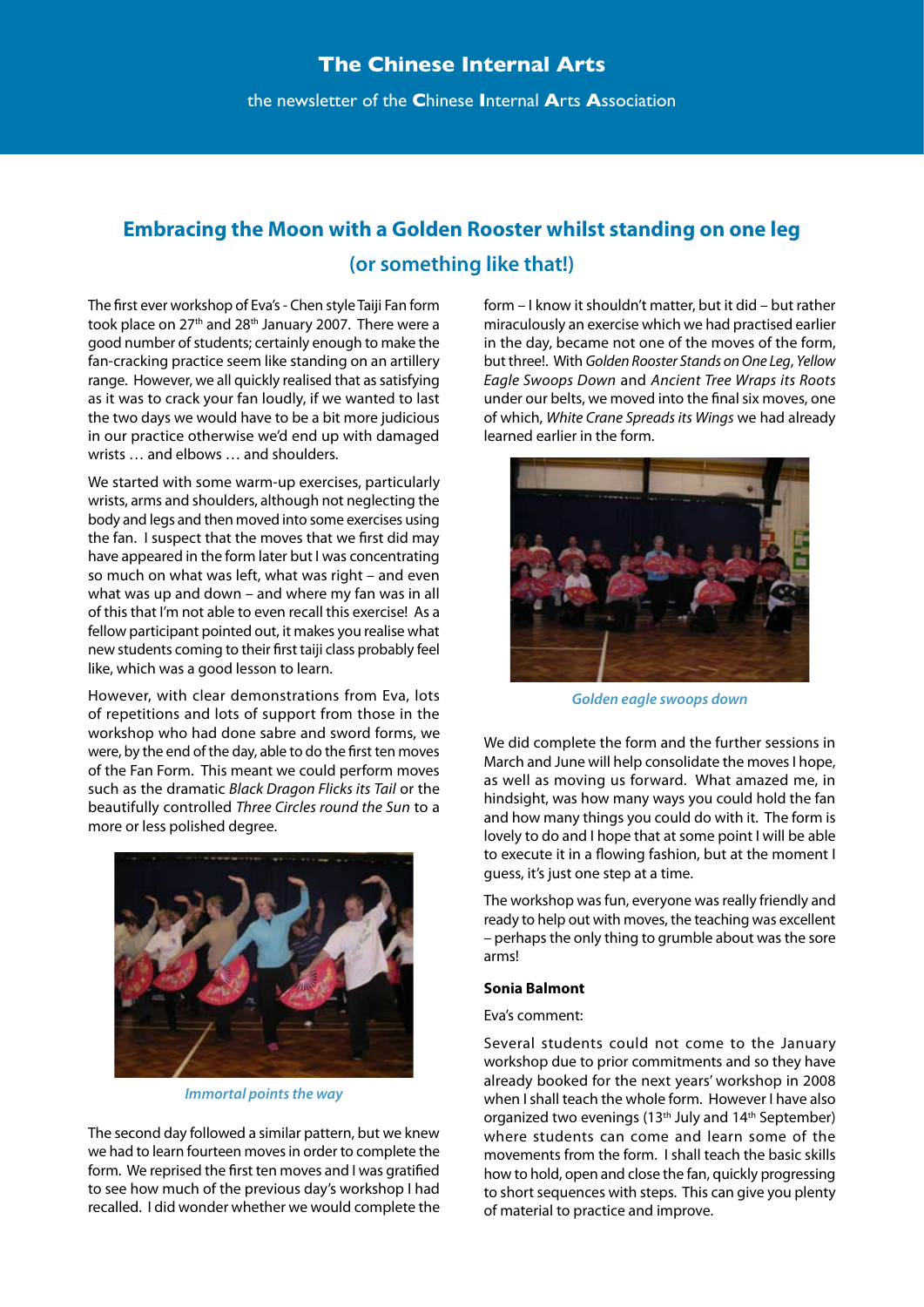the newsletter of the **C**hinese **I**nternal **A**rts **A**ssociation

# **Tai Chi for every body a new book authored by Karel & Eva**

This basic course starts from first principles and takes the reader step-by-step through a series of movements covering the first 15 movements of the Chen Laojia form. Short exercises, which improve posture and link the body and mind, are combined into one continuous, flowing movement called a form.



Many Taiji movements are subtle and discreet and all are performed while standing, they can even be practised while waiting for a bus, standing in line or out shopping without drawing attention.

Over 500 step-by-step photographs, all specially taken for this book, show you how to learn and progress through each movement. Special continuousmotion photography is used to show the flow of movement.

Taiji is relatively easy to master, thoroughly enjoyable, and has amazing benefits regardless of your age or existing level of fitness.

You can buy the book from Amazon (www.amazon.co.uk) and from Eva in our classes.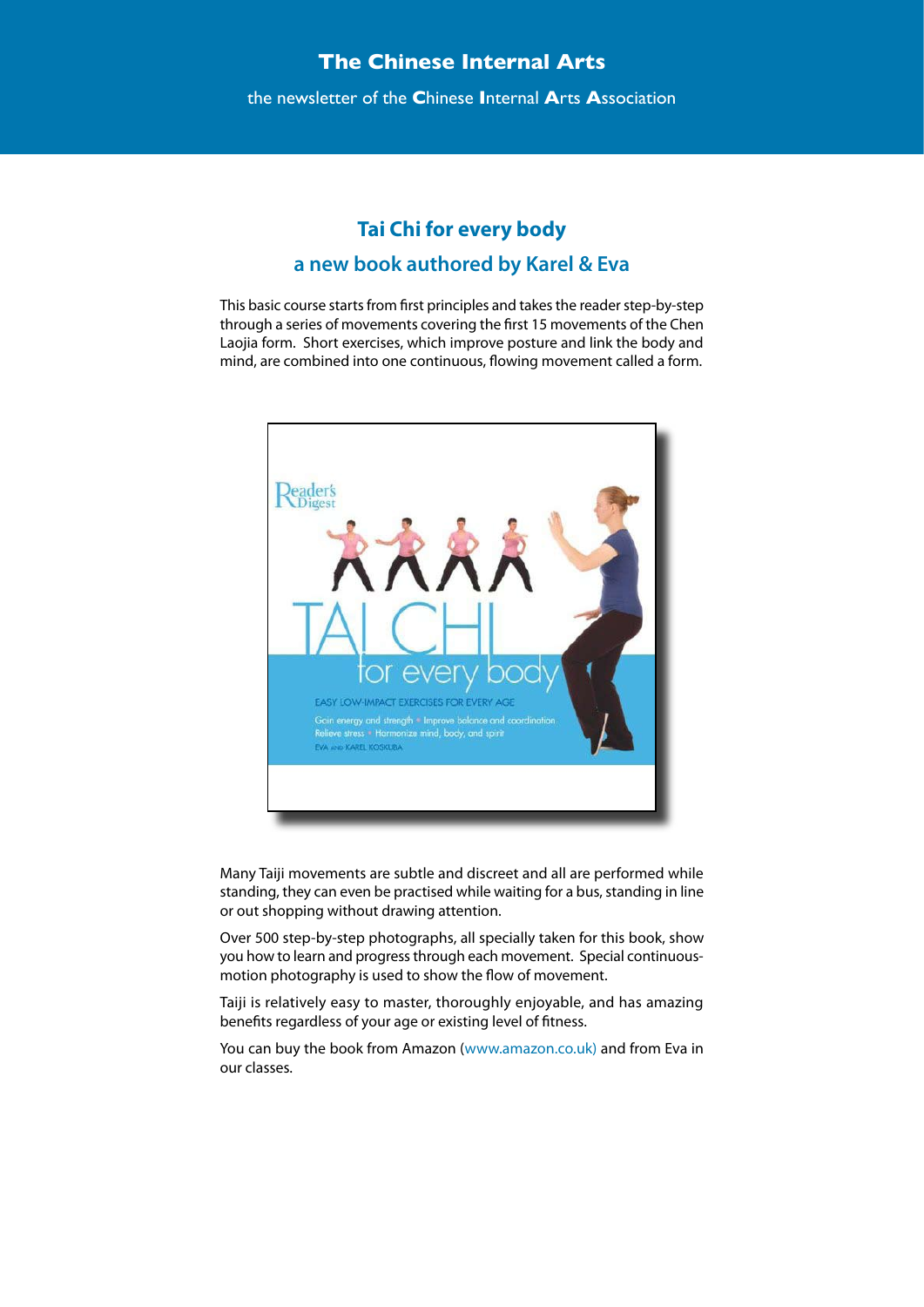the newsletter of the **C**hinese **I**nternal **A**rts **A**ssociation

# **Winter sun Morocco December 2006**

The first thing to strike me about morocco was that the stars were amazingly bright.

Run by the lovely Latifa, *Riad el aissi* is superb venue for a *training holiday*. Kind of in the middle of a sandy nowhere, this banana / olive / orange farm is like a lush oasis cradled by the Atlas Mountains.

The courtvard where we trained each day featured colourful flowering plants and banana trees and was home to a multitude of wildlife: hundreds of chattering birds, pondering tortoises, geckoes and mischievous cats. Morning and evening practice took place on a large flat roof and



almost every day we would witness an epic sunrise and sunset. From this elevated position one could observe the amazing panorama of mountains and sky. Quite inspiring! Furthermore, the weather was excellent. Every day was warm and sunny.

Training was fairly intensive … in a relaxed way. We all got to work on the particular things we wanted to as well as doing lots of form work, weapons and push-hands.

In the evenings I often badgered Karel to practice pushhands with me on the flat roof. One time when we were practising Karel said:

#### *Huh! Your pushing-hands is becoming quiet good now.*

I felt really pleased; maybe all the hours of practice were paying off at last. A few moments later Karel seemed to be pushing me all over the roof.

*What am I doing wrong?*

I asked.

*Hmmm … hips are wrong, legs are wrong, arms are wrong. Well, everything is wrong. Just keep practising!* 

said Karel. Typical!!

Being keen, I usually started my training pretty early in the morning before our first class. I was always amazed by two things: how quiet it was and how cold it was! The only sound would be the distant chanting of morning prayers.

Meal times were an excellent break from practice. Breakfast was always my favourite. By 9 am the sun would be high enough to provide some welcome heat as we dined on pancakes, pikelets, scrambled eggs, fresh jams and syrup, bananas and orange juice from the farm and strong Moroccan coffee.

Karel would often try to use his unique power of *psychological push-hands* to ensure he ended up with all the jam / croissants / eggs, but after a few days we became used to this and were mostly able to neutralise him. Usually, I ended up eating too much but this helped me to develop a new understanding of having a full Dantien!

Karel and Eva were on top form and much humour and ridiculousness ensued throughout the trip. Training hard but in a light-hearted way is definitely in the spirit of Taijiquan.



All in all, I had a brilliant time. Not only did I get to greatly improve my own practice and teaching but also had a great laugh everyday!

**Sam Moor**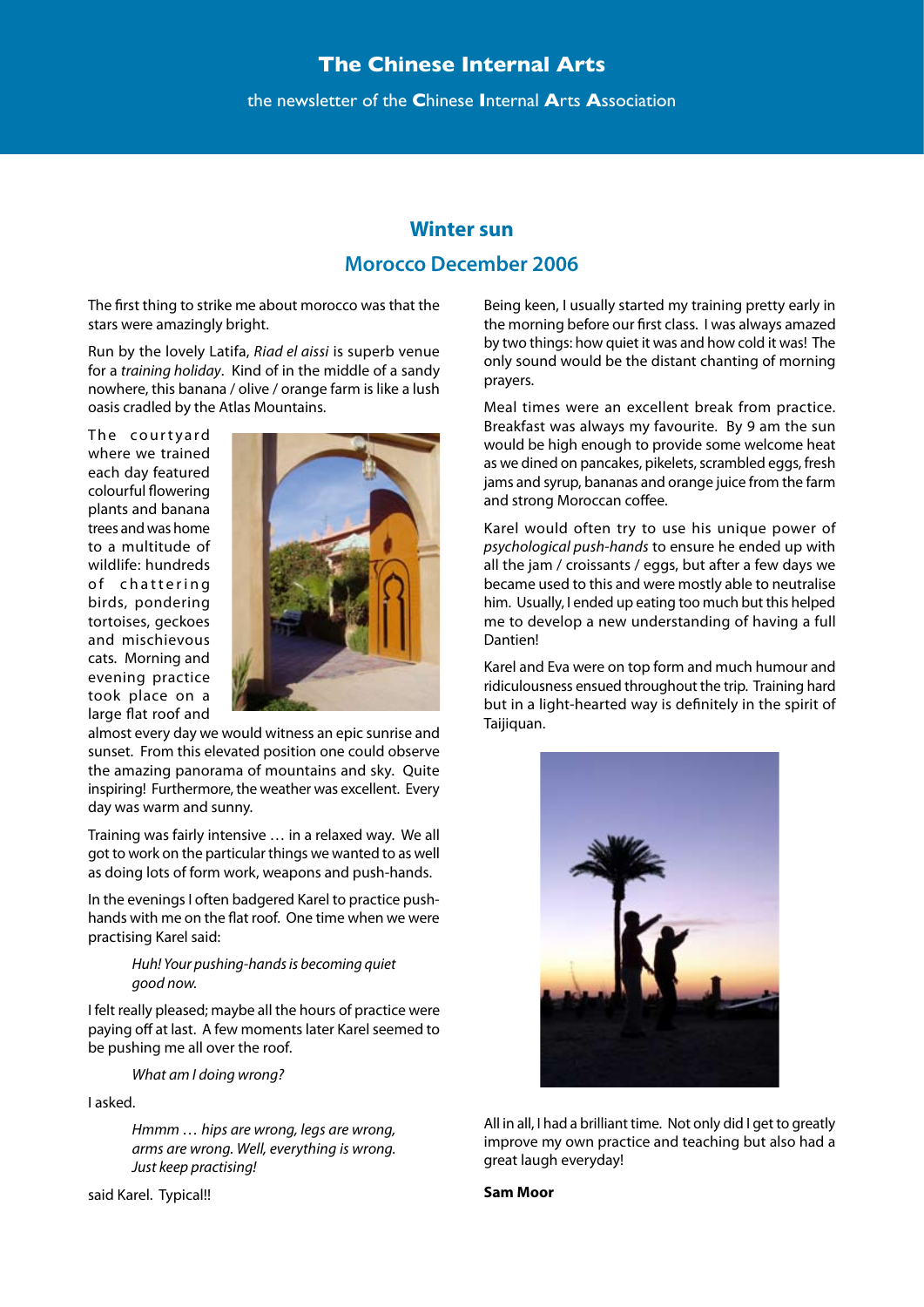the newsletter of the **C**hinese **I**nternal **A**rts **A**ssociation

# **Winter Sun Residential training; December 2007 (one week or longer)**



An intensive Internal Martial Arts training (Taijiquan and / or Yiquan, but also Baguazhang or Xingyiquan) in sunny Morocco. The program will vary depending on the participant(s), but is likely to be along the following lines:

| <b>Morning</b>                                                                     | 1-2 hours practice<br><b>breakfast</b><br>3 hours individual instructions and practice<br>lunch (and rest) |  |
|------------------------------------------------------------------------------------|------------------------------------------------------------------------------------------------------------|--|
| <b>Afternoon</b>                                                                   | 3 hours weapons, revision and practice<br>supper                                                           |  |
| <b>Evening</b>                                                                     | up to 2 hours free practice                                                                                |  |
| / holiday is likely to appeal to serious practitioners (6-8 hours training a day). |                                                                                                            |  |
| <b>When</b>                                                                        | from 2 <sup>nd</sup> to 26 <sup>th</sup> December starting on any Sunday or Wednesday                      |  |

This training

**Where** Morocco - at the foot of the Anti-Atlas Mountains, outside Taroudant (80 km east of Agadir) at a family hotel with a swimming pool and surrounded by orange and olive groves. Average daily Sun: 7 hours; average December temperature 22 °C / 72 °F.

**Cost** £475 per week from 2nd December / £525 per week from 16th December.

The fee includes accommodation, full-board, training and transport to / from airport (Agadir). Participants arrange their own transport to / from Agadir (at June 2006 Gatwick-Agadir-Gatwick was £130, inclusive of taxes for return journey *via* British Airways; www.britishairways.co.uk).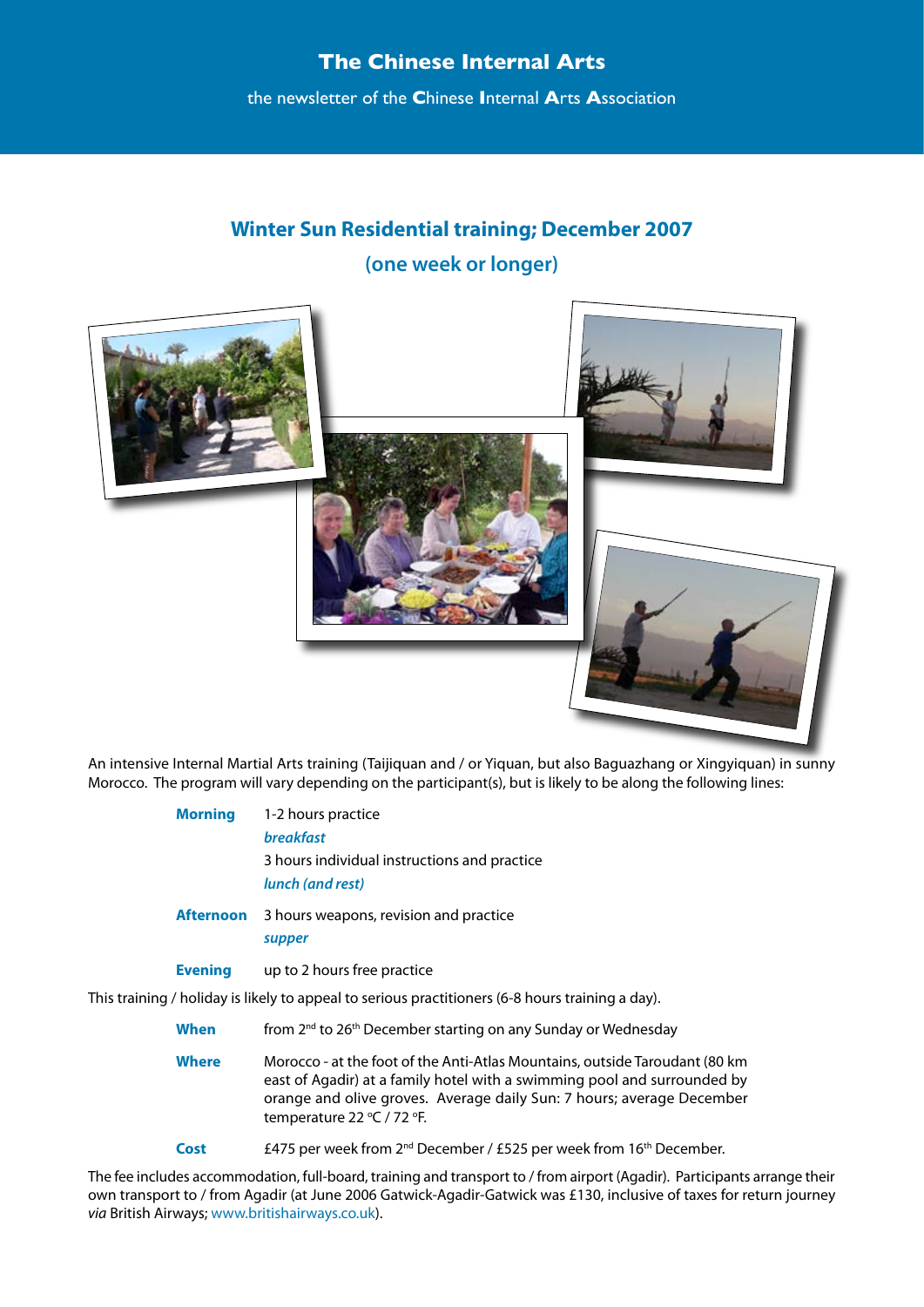### the newsletter of the **C**hinese **I**nternal **A**rts **A**ssociation

# **Regular weekly classes 2007**

#### **Fees for 2007**

The 10-week fee is payable on or before the first lesson of each term. Taiji exercises and Qigong can be started at any time.

|                      | session |      | 10-week term |
|----------------------|---------|------|--------------|
| 1 hour               | £8      | £60  | 25% saving   |
| $1\frac{1}{2}$ hours | £10     | £80  | 20% saving   |
| 2 hours              | £15     | £100 | 33% saving   |
| 3 hours              | £20     | £120 | 40% saving   |

#### **Beginning of a the new term 2007**

New term will start during the week beginning 19 March, 28 May, 6 August and 15 October.

#### **End of term 2007**

The last dates of Taiji, Bagua & Yiquan classes in 2007 are:

- Monday in St Michael's Centre on 17 December
- Tuesday in Alfred Sutton School on 18 December
- Wednesday Bagua and Yiquan on 28 November
- Thursday classes in Martins Heron on 29 November

### **Three-year courses 2007**

### **Taiji instructors course; Chen Style**

With Karel & Eva.

Beginning February each year; part-time.

Minimum requirements for this course are two years practice and knowledge of a Chen Laojia form.

| <b>When</b>  | First day 11 Feb 2007                                                     |
|--------------|---------------------------------------------------------------------------|
| <b>Time</b>  | 10:00-17:00                                                               |
| <b>Where</b> | The Large Gallery, Fawley Court, Marlow<br>Road (A4155), Henley-on-Thames |

### **Qigong practitioners course**

With Karel & Eva.

Beginning March each year; part-time. The first day of the monthly course is Sunday 11 March.

The first weekend of the residential course is Friday 30 March.

| When         | First day 11 Mar 2007                                                     |
|--------------|---------------------------------------------------------------------------|
| <b>Time</b>  | 10:30-16:30                                                               |
| <b>Where</b> | The Large Gallery, Fawley Court, Marlow<br>Road (A4155), Henley-on-Thames |

### **Taiji instructors course; Yang Style**

Beginning April each year. Minimum requirements for this course are two years practice and knowledge of a Yang Style Taiji form, either 24-step or 108-step form. Dates and location on application.

# **Continuous Professional Development 2007 in Chen Taijiquan (Laojia) with Karel and Eva**

#### **3 whole day sessions**

Open to those who already teach Laojia form. We will proceed with the CIAA syllabus

| When         | 10:30-17:30<br>Sundays 5 May, 25 Aug, 18 Nov |
|--------------|----------------------------------------------|
| <b>Where</b> | To be announced                              |
| Cost         | £50 per day session                          |

#### **2 evening sessions**

Open to those who already teach Laojia form. We will proceed with the CIAA syllabus.

| When         | 18:00-21:00                                                            |
|--------------|------------------------------------------------------------------------|
|              | Sundays 15 Jul, 19 Aug                                                 |
| <b>Where</b> | Father Time or in the Large Gallery, Fawley<br>Court, Henley-on-Thames |
| Cost         | £30 per evening session                                                |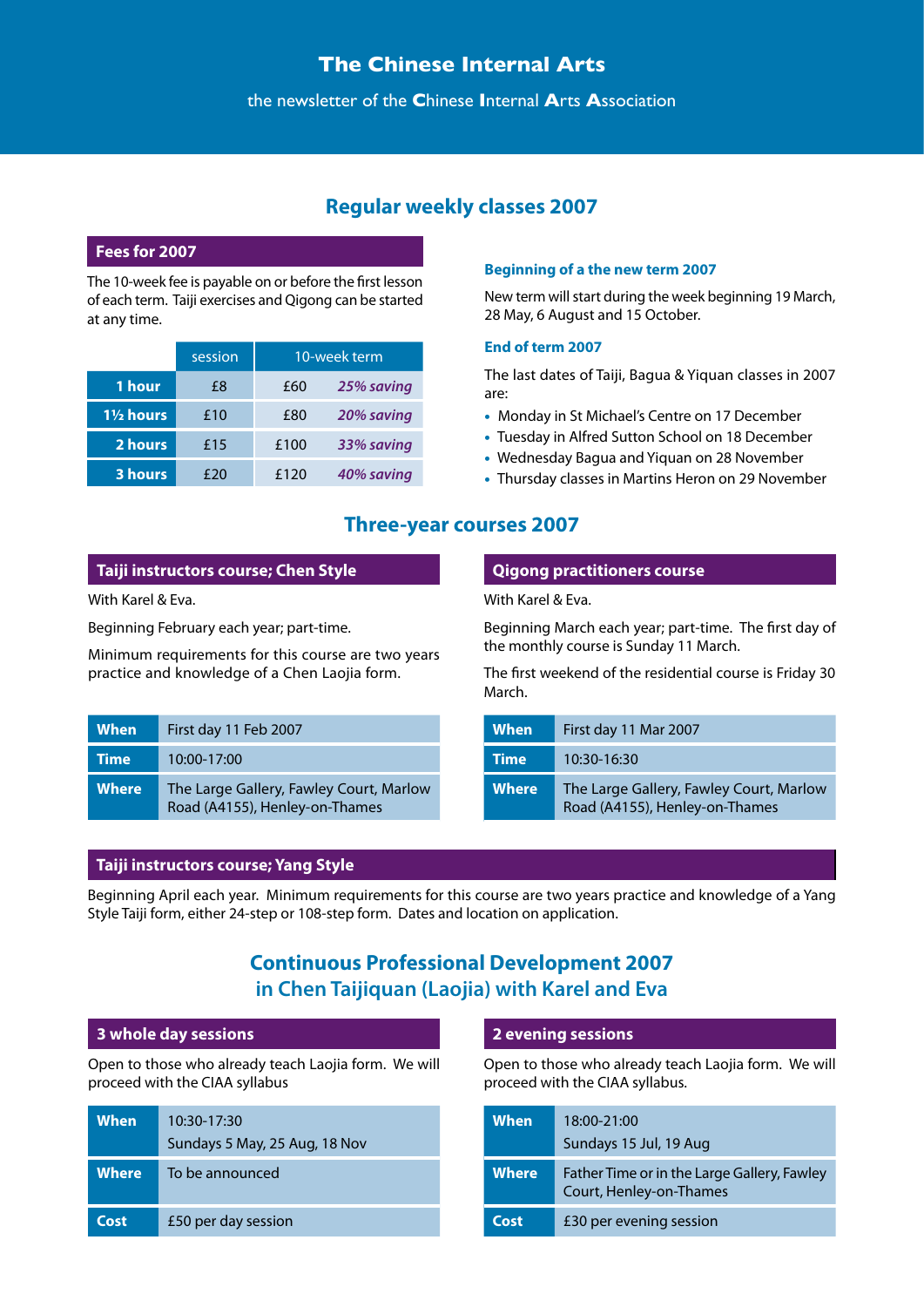the newsletter of the **C**hinese **I**nternal **A**rts **A**ssociation

# **Monthly classes**

### **Xingyiquan**

### With Karel.

| <b>When</b>  | 08:30-10:30<br>Second Saturday of every month<br>Mar 2007 - Oct 2007 |
|--------------|----------------------------------------------------------------------|
| <b>Where</b> | Palmer Park, Reading close to the<br>playground                      |
| Cost         | £15 per session<br>£80 for 8 sessions if paid in advance             |

### **Chen Style Taijiquan Laojia**

With Karel & Eva. Anyone is welcome to come along for the day to improve their form.

| <b>When</b>  | 10:30-16:30<br>Third Saturday of every month                                                                                                                 |
|--------------|--------------------------------------------------------------------------------------------------------------------------------------------------------------|
| <b>Where</b> | Alfred Sutton Primary School, Reading                                                                                                                        |
| Cost         | £45 per Saturday<br><b>£40 CIAA members</b><br>CIAA members may pay for 6 lessons in<br>advance in either January / July at a cost<br>of £180 - a 25% saving |

### **Yiquan**

With Karel; Yiquan is a simple yet effective internal martial art & an excellent system for health cultivation. In this course we shall practice the system as taught by Yao Chengguang.

| <b>When</b>  | 10:30-16:30<br>Usually the second Saturday of every<br>month, but please check the Diary of<br>Events on our website<br>There are also weekly classes on<br>Wednesday evenings in Wokingham |
|--------------|---------------------------------------------------------------------------------------------------------------------------------------------------------------------------------------------|
| <b>Where</b> | Alfred Sutton Primary School, Reading                                                                                                                                                       |
| Cost         | £45 per Saturday<br><b>£40 CIAA members</b>                                                                                                                                                 |

| Baguazhang |  |  |
|------------|--|--|
|            |  |  |

#### With Karel.

| <b>When</b>  | 08:30-10:30<br>Third Saturday of every month<br>Mar 2007 - Oct 2007 |
|--------------|---------------------------------------------------------------------|
| <b>Where</b> | Palmer Park, Reading close to the<br>playground                     |
| Cost         | £15 per session<br>£80 for 8 sessions if paid in advance            |

### **Chen Style Taijiquan Xinjia**

With Karel & Eva. Anyone is welcome to come along for the day to improve their form.

| <b>When</b>  | 14:30-18:30<br>Third Saturday of every month                                                                                                                 |
|--------------|--------------------------------------------------------------------------------------------------------------------------------------------------------------|
| <b>Where</b> | Alfred Sutton Primary School, Reading                                                                                                                        |
| Cost         | £45 per Saturday<br><b>£40 CIAA members</b><br>CIAA members may pay for 6 lessons in<br>advance in either January / July at a cost<br>of £180 - a 25% saving |

# **Chen Taijiquan in London**

#### With John Henry.

See http://london.samye.org/london for more details

| <b>When</b>  | 10:30-16:00                                                                                                  |
|--------------|--------------------------------------------------------------------------------------------------------------|
|              | 22 Apr, 20 May & 10 Jun                                                                                      |
| <b>Where</b> | Tibetan Buddhist Centre, Kagyu Samye<br>Dzong, just across the river from the<br><b>Houses of Parliament</b> |
| Cost         | £25 for whole day<br>£12.50 for a half-day                                                                   |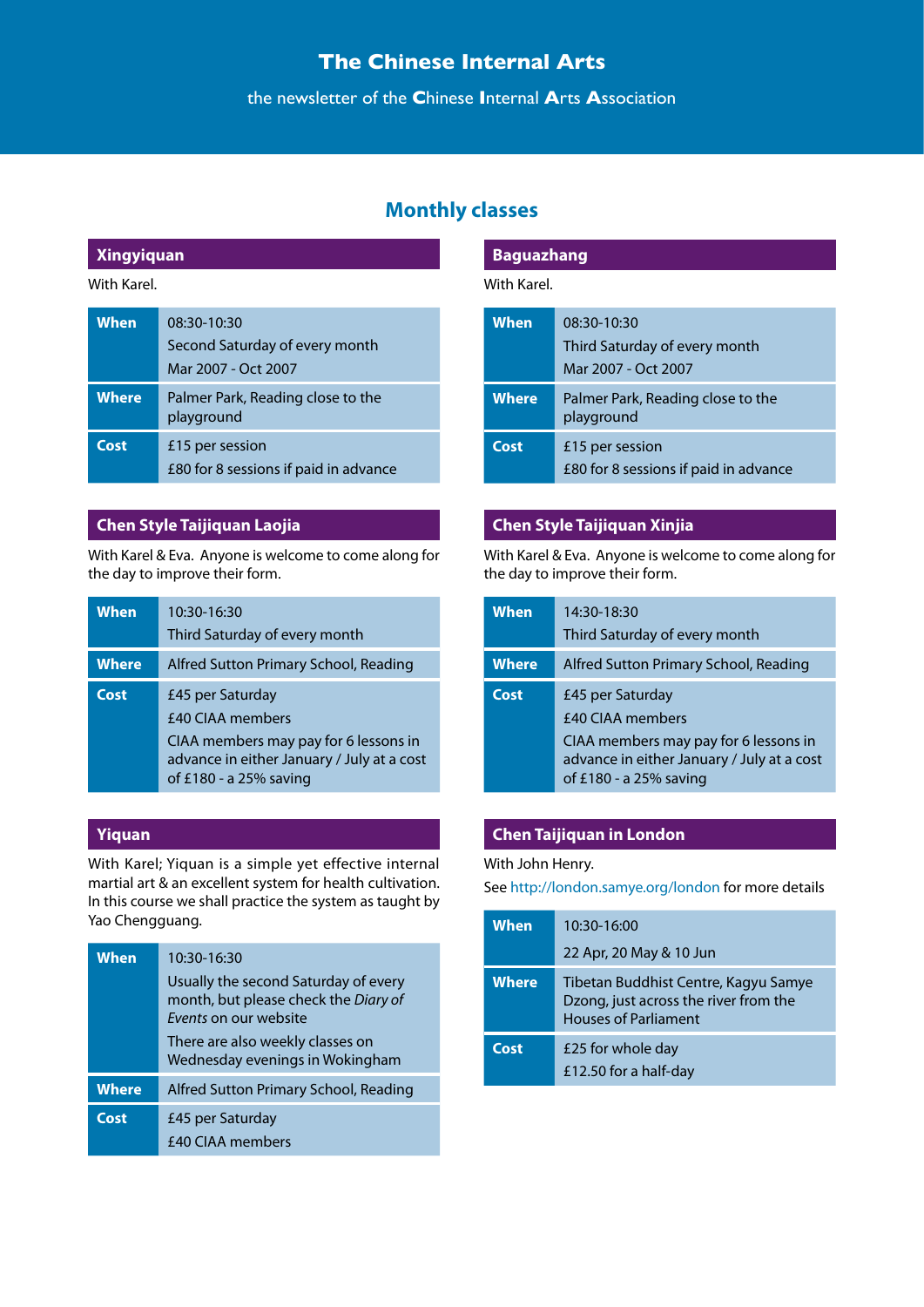the newsletter of the **C**hinese **I**nternal **A**rts **A**ssociation

# **2007 Weekend Seminars**

#### **Double Broadsword**

Students will have an opportunity to learn the whole form over the six days.

| When         | $10:30-17:30$<br>3-4 Mar, 24-25 Mar & 28-29 Apr 2007 |
|--------------|------------------------------------------------------|
|              |                                                      |
| <b>Where</b> | Alfred Sutton Primary School, Reading                |
| Cost         | £240 for six days<br>£200 for CIAA members           |

#### **San Shou Revision**

Only for those who have already learnt the form.

| <b>When</b>  | 14:30-19-30<br>17 Jun 2007                     |
|--------------|------------------------------------------------|
| <b>Where</b> | Fawley Court, Marlow Road,<br>Henley-on-Thames |
| Cost         | f45<br><b>£40 for CIAA members</b>             |

#### **Short Yang 24-step Form Revision**

This is open to those who already teach the form and students who already know the form.

| <b>When</b>  | 10:30-16:30<br>1 Jul 2007                   |
|--------------|---------------------------------------------|
| <b>Where</b> | Reading Canoe Club, Reading<br>(hopefully!) |
| Cost         | £45<br><b>£40 for CIAA members</b>          |

#### **Taiji Fan Exercises**

Eva will teach the basics of the form: holding, opening and closing the fan plus some short sequences.

| <b>When</b>  | 19:30-21-30<br>13 Jul 2007 & 14 Sep 2007                   |
|--------------|------------------------------------------------------------|
| <b>Where</b> | <b>Martins Heron Community Centre,</b><br><b>Bracknell</b> |
| Cost         | £20 per session<br>£15 for CIAA members                    |

#### **Taiji Fan Revision**

Only for those who attended the two-day workshop in January.

| <b>When</b>  | 13:30-16:30<br>10 Mar 2007 and 9 Jun 2007                  |
|--------------|------------------------------------------------------------|
| <b>Where</b> | <b>Martins Heron Community Centre,</b><br><b>Bracknell</b> |
| Cost         | Already paid for.                                          |

#### **Chen Weapons Revision**

Sabre, Sword, Spear, Dadao, Double Broadsword revision.

| When         | 10:30-17:30<br>30 Jun 2007     |
|--------------|--------------------------------|
|              |                                |
| <b>Where</b> | St Michael's Centre, Bracknell |
| Cost         | f45<br>£40 for CIAA members    |

### **Chen Taiji Joint Locks**

Qinna.

| <b>When</b>  | 10:30-17:30<br>7 Jul - 8 Jun 2007                  |
|--------------|----------------------------------------------------|
| <b>Where</b> | Alfred Sutton Primary School,<br>Reading           |
| Cost         | £90 for the weekend<br><b>£80 for CIAA members</b> |

#### **Qigong**

Yin Yang Qigong (Yijinjing).

| <b>When</b>  | 10:30-14:30<br>15 Jul 2007                     |
|--------------|------------------------------------------------|
| <b>Where</b> | Fawley Court, Marlow Road,<br>Henley-on-Thames |
| Cost         | £45<br>£40 for CIAA members                    |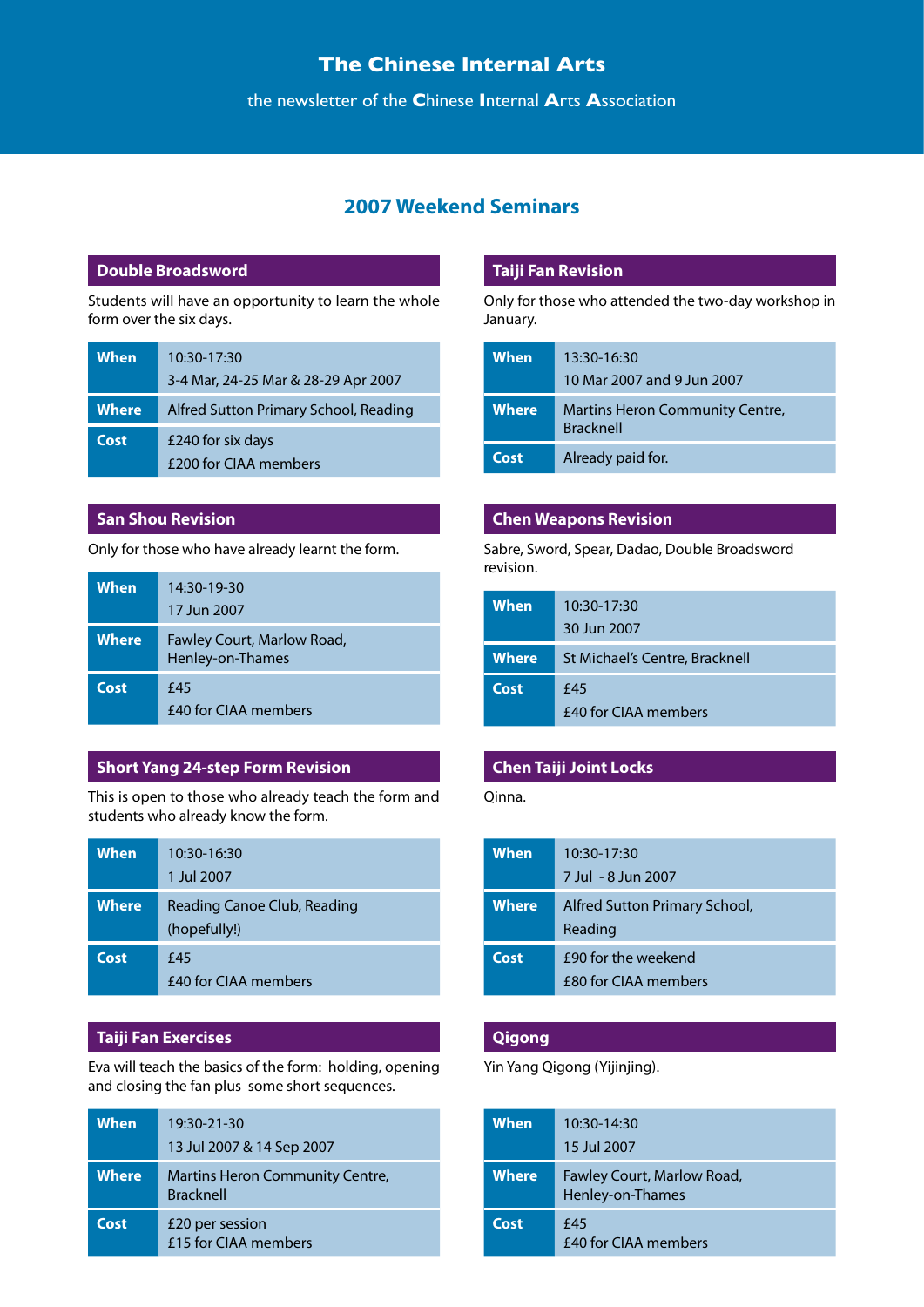the newsletter of the **C**hinese **I**nternal **A**rts **A**ssociation

# **2007 Weekend Seminars**

### **Pao Chui Revision**

This is open to those who already teach the form and students who already know the form.

| <b>When</b>  | 14:30-19-30<br>22 Jul 2007                     |
|--------------|------------------------------------------------|
| <b>Where</b> | Fawley Court, Marlow Road,<br>Henley-on-Thames |
| Cost         | f45<br><b>£40 for CIAA members</b>             |

### **Yang Style Long Form Revision**

Only for those who have already learnt the form.

| <b>When</b>  | 10:30-16:30<br>28 Oct 2007                  |
|--------------|---------------------------------------------|
| <b>Where</b> | Reading Canoe Club, Reading<br>(hopefully!) |
| Cost         | £45<br>£40 for CIAA members                 |

### **Qigong**

Yigong (Intent / Mind exercises) and Taiji ruler.

| When  | $10:30-16:30$<br>11 Aug 2007          |
|-------|---------------------------------------|
| Where | Alfred Sutton Primary School, Reading |
| Cost  | £45<br><b>£40 for CIAA members</b>    |

### **Chen Pushing Hands**

Various pushing hands patterns; stationery and with steps.

| <b>When</b>  | $10:30-17:30$<br>1-2 Sep 2007               |
|--------------|---------------------------------------------|
| <b>Where</b> | Alfred Sutton Primary School, Reading       |
| Cost         | £90 for the weekend<br>£80 for CIAA members |

### **Outside events**

|                 | <b>Who</b>  | <b>When</b>                                                       | <b>What</b>                                       | <b>More information</b>           |
|-----------------|-------------|-------------------------------------------------------------------|---------------------------------------------------|-----------------------------------|
| <b>Brighton</b> | Karel & Eva | 24 Feb - 25 Feb                                                   | Chen sabre                                        | Sam Moor<br>0127 373 7321         |
| <b>Oxford</b>   | Karel & Eva | 10:00-13:00<br>14:00-17:00<br>18 Mar<br>21 Oct                    | Qigong (am)<br>Pushing hands (pm)                 | Emma Westlake<br>0771 076 8810    |
| <b>Bristol</b>  | Karel & Eva | 7 Apr                                                             | Principles of Taijiquan<br>Yiquan & Pushing Hands | Mark Leonard<br>0117 977 5193     |
| Edinburgh       | Eva         | 10:00-17:00<br>14 Apr - 15 Apr<br>30 Jun - 1 Jul<br>1 Sep - 2 Sep | Laojia Taijiquan<br>Qigong                        | Elizabeth Duncan<br>0131 332 6894 |
| <b>Somerset</b> | Eva         | 7 Sep - 8 Sep                                                     | Chen Fan                                          | Malcolm Droy<br>01935 826 597     |
| <b>Brighton</b> | Karel & Eva | 3 Nov - 4 Nov                                                     | <b>Chen Style Pushing</b><br>Hands                | Sam Moor<br>0127 373 7321         |